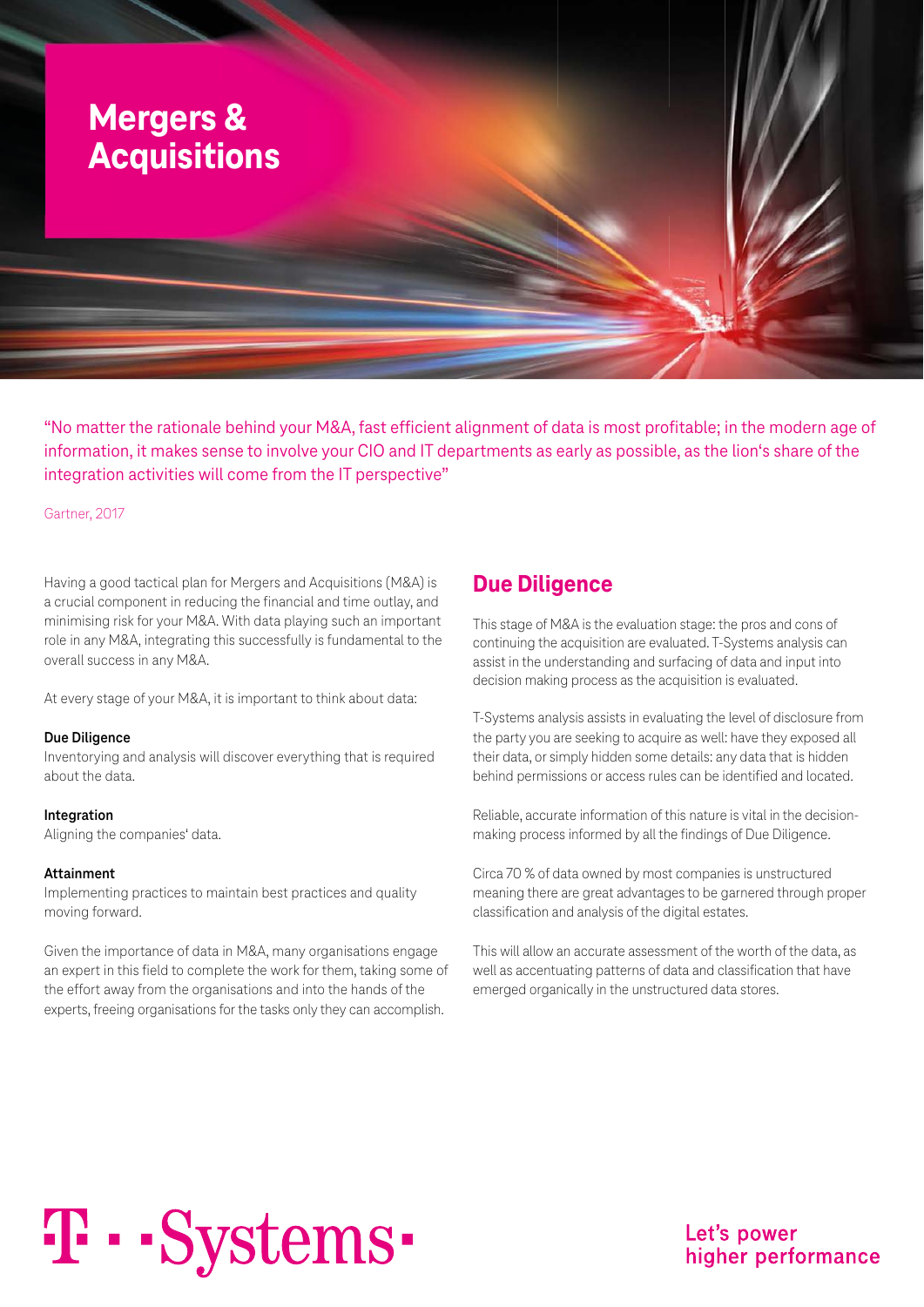## **Classification of data and permission analysis**

No matter where the data is stored T-Systems can classify and analyse it to extract the most value from the data and metadata, allowing you to analyse patterns and metapatterns (patterns in the patterns) in the data and maximise its usefulness in your business plans.

T-Systems' permission analysis will also show up areas of the data stores that are inaccessible, allowing you to then drill down via other routes and assess whether the data hidden is relevant, irrelevant or even dangerous to your continued M&A activities.

Find out if the permissions are fully granular, on a per-user-per-item basis, global access permissions, group-based, or simply not present at all; identify excessively and insufficiently permissive settings, and determine a better model for your target.

#### **User assessment**

As part of the permission analysis, T-Systems will also be able to generate a list of all content authors and application members. This list can help determine how best to move forward with future access control permissions and ensure the correct level of security is applied to the new users that will be provisioned in the parent organisation − they will have access to 'new' and confidential systems. The same analysis can generate a list of all users as well as the date they last interacted with the system (if the access history is recorded in the data source, for example).

#### **Information architecture**

How well is the data organised? How is it structured and organised, what is the information architecture? From T-Systems' discovery and analysis, you will be able to visualise the exact layout of the digital estate, its deportment, performance, and suitability for purpose.

### **Reporting**

Our fully auditable processes are used to generate both our stock and custom-built reports: outlining and highlighting the findings of the analysis stage.

The reports can be used as-is, or further used to extract any data, metadata, and patterns which you might wish to examine; leveraging the reports, your IT division and CIO can devise the most effective use of resources and the best design for your data store in the target system(s).

#### **Integration**

Aligning two digital estates is not an inconsequential task: consolidating the data you have just acquired with that which you already own, and creating a successful synergy is key to a successful merger or acquisition.

T-Systems' disruption-free migration methodology provides a fast, reliable, repeatable, auditable process that gives peace of mind throughout the due diligence process. It fits in seamlessly with other processes defined to support the investigation – saving the need for new methods to be defined for this use case.

## **User assessment and consolidation**

After analysing users who have been active and/or dormant, T-Systems can help you create an optimised user base for your domain: do you really need every employee who has ever had digital access to retain a footprint in your system?

Provisioning only active users can offer a saving, especially if there are licensing costs associated with the number of users provisioned for specific systems.

## **Content permissions**

Having the right access for the right people will maximise your workflow and productivity: ensure that the right users have the right access to what they need to be efficient and profitable. Downtime spent waiting for permissions to be added by your IT team can be eliminated by utilising the results of the Permission analysis.

With T-Systems' analysis findings you will be in the best position to make an informed strategic choice about your data's access permissions. For example: Prepare and implement suitable Access Control Lists (ACL); control access to your most valuable assets.